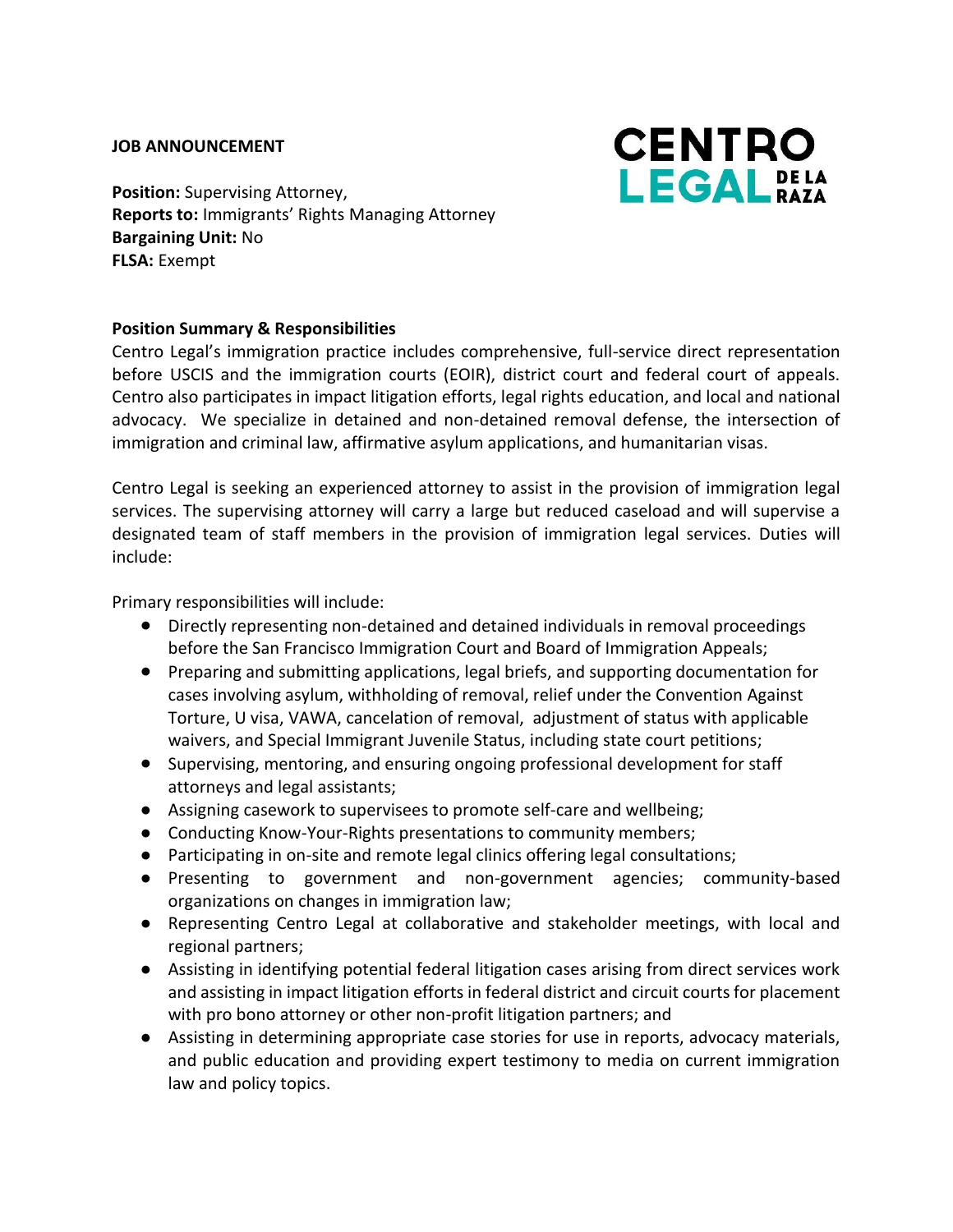## **Qualifications**

The applicant must profoundly share Centro Legal's mission and vision of racial, economic and social justice. Qualifications include:

- J.D; admitted and in good standing with a State bar; CA bar admission preferred;
- Fluency in Spanish required;
- Minimum of 3 years of experience in removal defense, especially asylum and representing unaccompanied minors;
- Excellent writing, research, analytical, and verbal communication skills;
- A demonstrated commitment to civil liberties, immigrant justice, and public interest law;
- Experience working with Bay Area law firms is highly desired but not required.
- A record of moving legal cases forward and demonstrated ability to build and manage a heavy caseload;
- Strong leadership skills, preferably with experience supervising other attorneys and legal assistants;
- Demonstrated ability to work cooperatively on projects with lawyers, other staff members, and diverse community organizations;
- Demonstrated commitment to diversity within the office and a personal approach that values all individuals and respects differences regarding race, ethnicity, age, gender identity and expression, sexual orientation, religion, ability, socio-economic circumstance, immigration status, and record of arrest or conviction;
- Familiarity in working with clients in crisis or who are recent trauma survivors; and
- Willingness to conduct training and outreach activities in the community.

# **Compensation**

Salary is competitive and commensurate with experience. We provide a generous benefits package, including life insurance, LTD, leave policies, vacation, and December holiday office closure at full pay.

### **To Apply**

Review of applications will begin immediately and continue until the position is filled. Applicants are encouraged to apply as soon as possible. Submit: 1) cover letter, 2) resume, and 3) a list of three professional references. Include "**Supervising Attorney – Immigration**" in the subject line. Please email application materials directly to Executive Director: Theresa L. Gonzales at: [tgonzales@centrolegal.org](mailto:tgonzales@centrolegal.org)

### **POSITION OPEN UNTIL FILLED**

# **About Centro Legal de la Raza**

Founded in 1969 and headquartered in Oakland, California, Centro Legal de la Raza (Centro Legal) is a comprehensive legal services and advocacy organization protecting and advancing the rights of immigrant, low-income, and Latino communities through bilingual representation, education, and advocacy. We combine quality legal services with know-your-rights education,